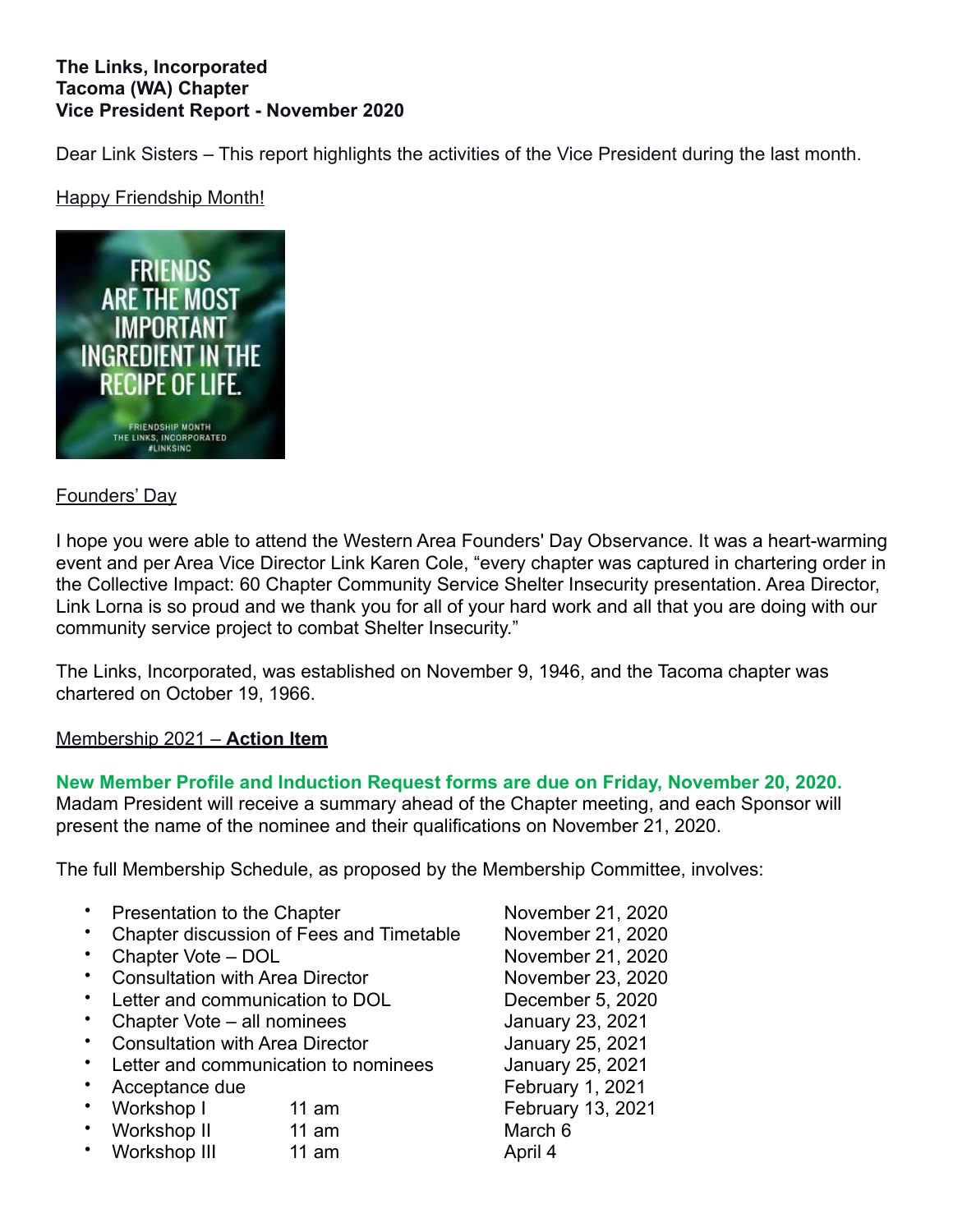#### • Induction 11 am May 2 New Member Fees – **Action Item**

| <b>ASSESSMENT</b><br><b>TYPE</b> | <b>DESCRIPTION</b>        | <b>FREQUENCY</b>               | <b>AMOUNT</b> |
|----------------------------------|---------------------------|--------------------------------|---------------|
| Links Incorporated               | Dues                      | Annually                       | \$195.00      |
| Links Incorporated               | Insurance - Dues          | Annually                       | 5.00<br>\$    |
| Links Incorporated               | <b>Technology Fee</b>     | One-Time Fee                   | \$50.00       |
| Links Incorporated               | <b>Official Links Pin</b> | One-Time Fee                   | \$59.00       |
| Links Incorporated               | <b>Induction Fee</b>      | One-Time Fee                   | \$200.00      |
| Links Incorporated               | <b>History Book</b>       | One-Time Fee                   | \$75.00       |
| Links Foundation                 | Dues                      | Annually                       | \$45.00       |
| Links Foundation                 | <b>Grant-In-Aid Dues</b>  | Annually                       | \$40.00       |
| <b>Links Foundation</b>          | <b>Capital Endowment</b>  | One-Time Fee                   | \$100.00      |
| Links Foundation                 | Program Endowment         | One-Time Fee                   | \$60.00       |
| Tacoma Chapter                   | Initiation                | One-Time Fee                   | \$826.00      |
| Subtotal – Dues                  |                           |                                | \$1655.00     |
| Links Incorporated               | <b>Building Fee</b>       | Within 3 years of<br>Induction | \$600.00      |
| Subtotal - Other<br>Assessments  |                           |                                | \$600.00      |
| <b>GRAND TOTAL</b>               |                           |                                | \$2255.00     |

DRAFT Membership Orientation Schedule –To be discussed and confirmed with each Link Sister

### **Workshop I -**

- Welcome/Introductions **Mentha**
- Introduction / History of Links /Public Policy **(Section I Pages 1 9) Stephanie M.**
- Organizational Structure **(Section 2 Pages 10 20) Fran/Stephanie W./Christine**
- Chapter History **Anne**
- Links, Song /Pledge /Emblem /Symbol (**Pages 64 66) Mary/Stephanie**
- Financial Commitment **Mary**
- Service Project (**Pages 61 62)** – **Pam**

# **Workshop II -**

- Welcome **Stephanie M.**
- National Programs & Facets **(Section 3 Pages 21 38) Program Chair**
- Area Programs
	- o Overview Programming **Joan**
	- o \*\*Five Facets
		- The Arts **La'Tonja, Christina, or designee**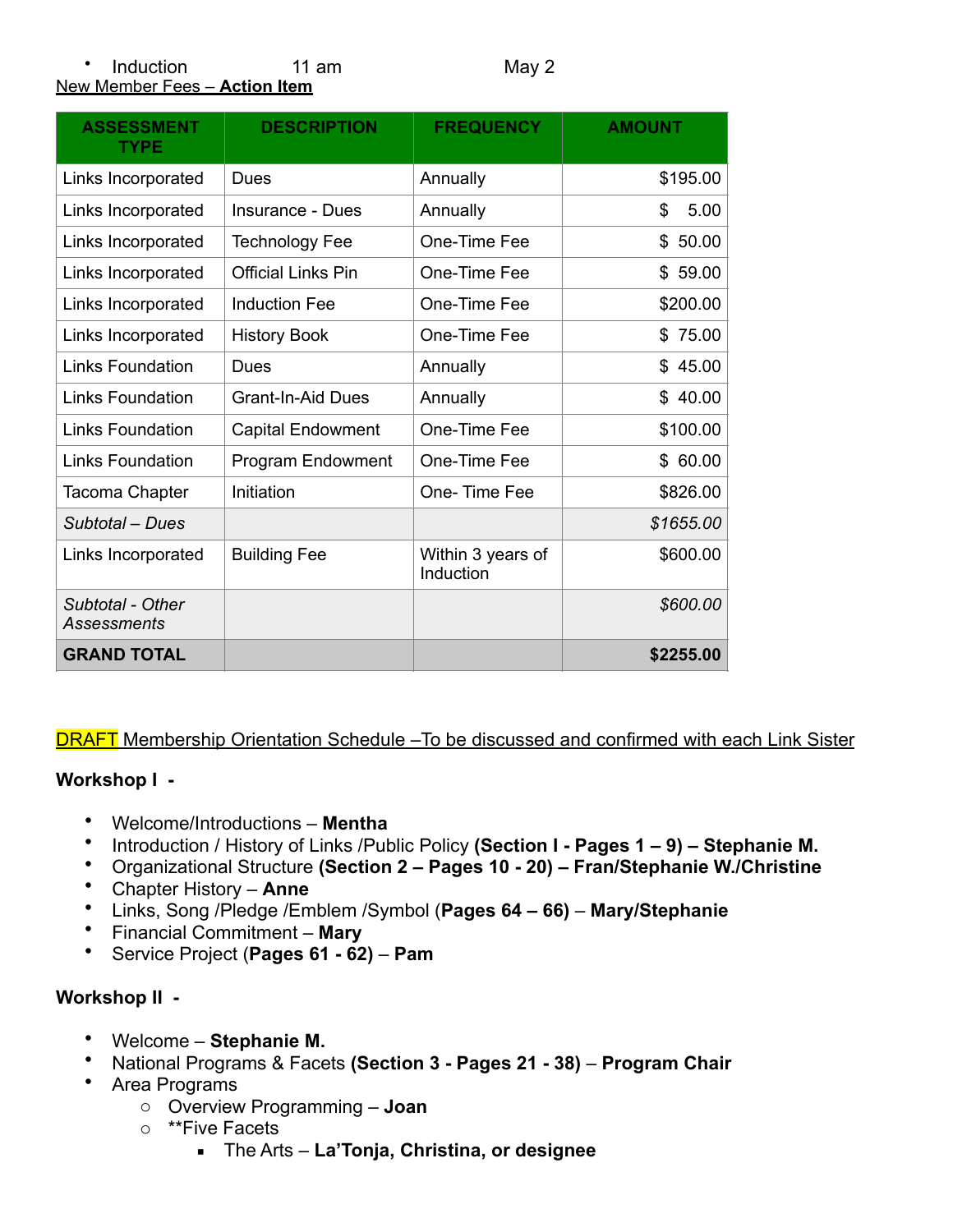- Health & Human Services **Victoria/Alicia or designee**
- International Trends **Joan/Barbara L. or designee**
- National Trends **Gina/ Constance or designee**
- Services to Youth **Tracy/Alyce, or designee**
- Parliamentary Procedures **Iris**
- Links Song & Pledge **(Page 65) Dorothy**

\*\*Note: Facet chairs to include information about their facet activities following the presentation of facet information found in the Orientation Manual. **Workshop III –** 

- Welcome **Angela, Denita, Kasaundra, Stephanie T.**
- Links Song & Pledge **(Page 65) Dorris**
- \*\*\*Chapter structure and Information **(Section 4 Pages 39 47) Sharon/ Kimberley G.**
- Links Foundation **(Section 5 Pages 48 54) Stephanie T./Angela**
- Protocol **(Pages 67-75) Iris/Anne**
- Rights & Responsibilities of Members **(Page 80) Kasaundra/Denita**
- Induction Information **Fran/Mentha** o Attire – **Anne**
- New Member Mentoring **Stephanie M.**
- Administer Test **Mentha**

\*\*\*Note: Include discussion about the Strategic Plan.

Nominees for Membership -

Sponsors will "rise" and introduce the nominee(s) and their qualification for membership.

Virtual December Social -



Who: Tacoma (WA) Chapter of the Links and Connecting Links What: December Social When: December 19, 2020, 7:30 PM Where: Virtual

Are you excited?! I appreciate your support and welcome all feedback and comment.